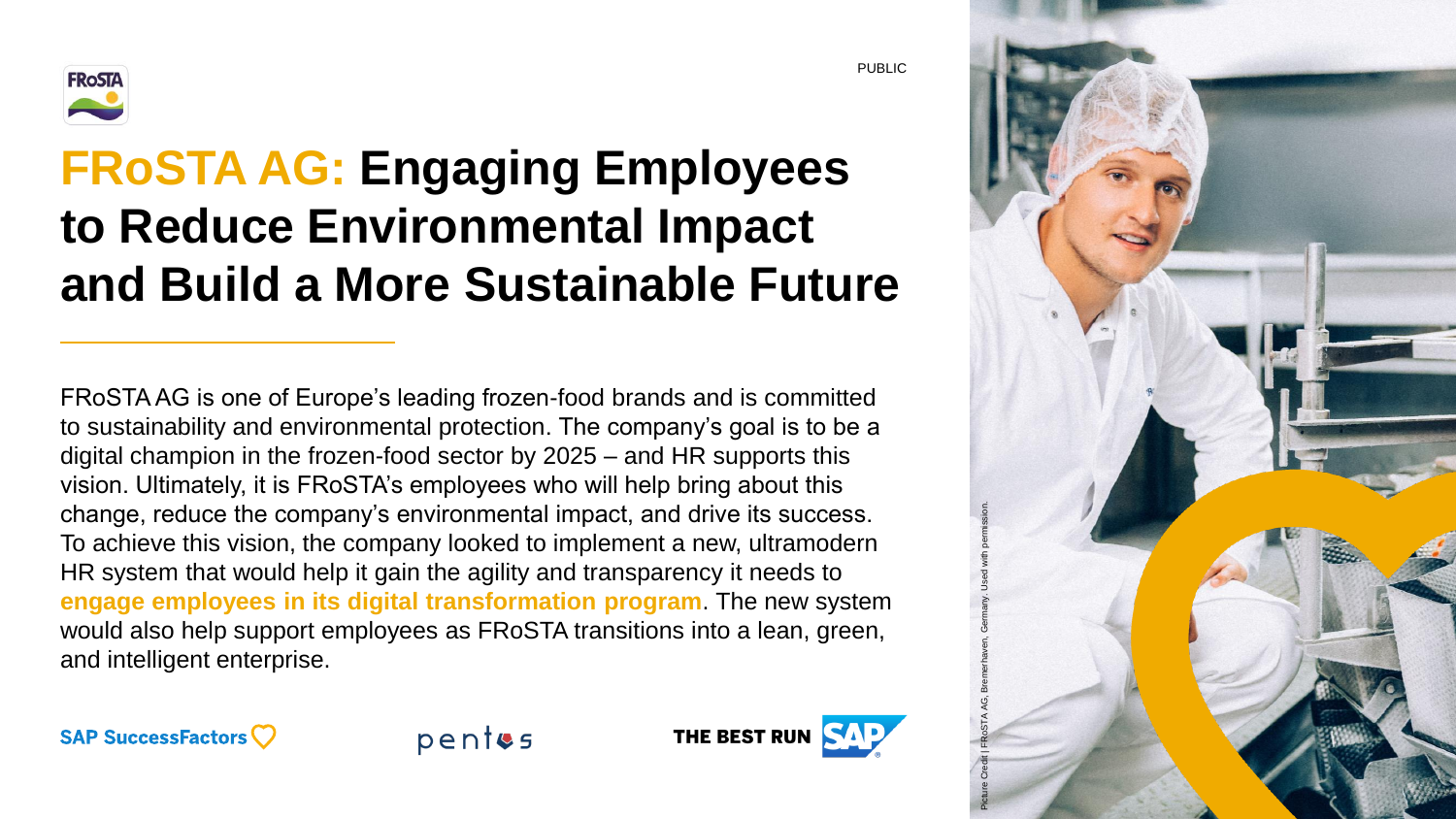## <span id="page-1-0"></span>**Nurturing Employee Engagement in Digital Transformation with SAP® SuccessFactors® Solutions**

### **Before: Challenges and Opportunities**

- Harmonize HR processes across the company
- Engage employees in the digital transformation journey
- Increase transparency and sustainability

### **Why SAP and Pentos AG**

- Complete portfolio of SAP<sup>®</sup> solutions to enable an intelligent enterprise
- Smooth integration of SAP SuccessFactors solutions® with SAP S/4HANA® through SAP Cloud Platform
- Depth and breadth of functionality across the entire employee lifecycle
- First-class support from Pentos before, during, and after the implementation and rapid deployment with the LaunchNOW! solution from Pentos, featuring proven best practices

### **After: Value-Driven Results**

• Transformed into a connected, intelligent enterprise

**Industry**

products

- Accelerated HR, giving employees access to information within seconds, at any time
- Eliminated paper-based processes and increased transparency with digital workflows
- Enabled managers and employees to access HR services and data in real time using the SAP SuccessFactors Mobile app
- Enhanced reporting capabilities, supporting faster, more-informed decision-making
- Digitalized training, giving employees the flexibility to learn at their own pace and at their own convenience
- Enhanced the employee experience, increasing engagement in FRoSTA's digital transformation program

1,900



"For digital transformation to be successful, you need the **trust and support of your employees**. SAP SuccessFactors solutions are helping us engage with our employees and give them the right tools to do a great job."

Ben Windhorst, DTO & IT Director, FRoSTA AG

**100%**

**30%**

Of employees supported with digital learning materials

Reduction in recruitment time

**Featured Partner**

 $pentes$ 

**SAP SuccessFactors** 

**FRoSTA AG** Bremerhaven, Germany [www.frosta-ag.com](https://www.frosta-ag.com/en/)

**Consumer** 

**Products and Services** Frozen fish, vegetables, fruit, herbs, and meals

**Employees Revenue** €523 million (2019)

**Featured Solutions** SAP SuccessFactors solutions, SAP SuccessFactors Mobile, and SAP Cloud Platform

**SAP**<sup>®</sup> Qualified Partner-Packaged Solution

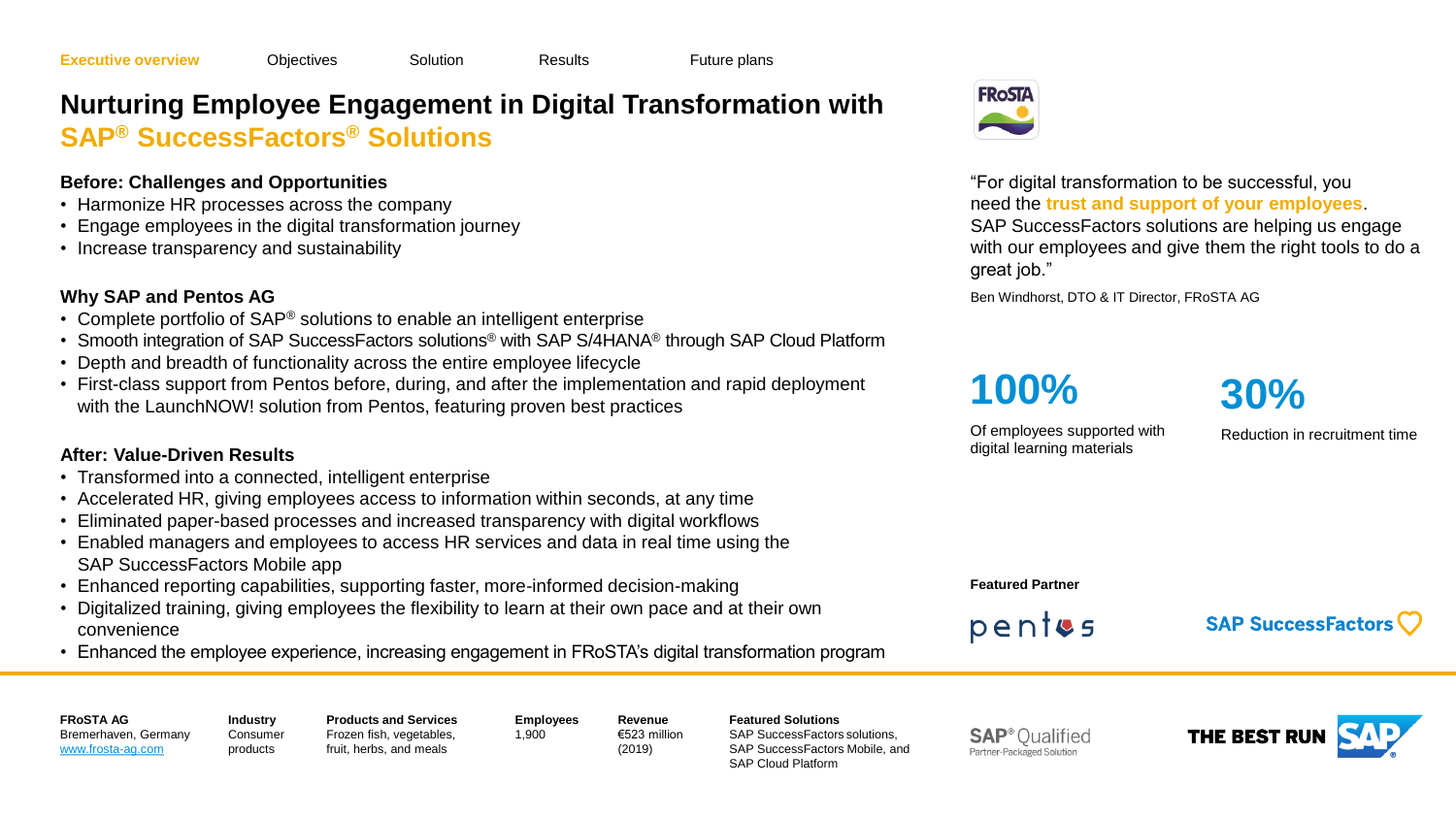<span id="page-2-0"></span>[Executive overview](#page-1-0) **[Objectives](#page-2-0)** [Solution](#page-3-0) [Results](#page-4-0) **[Future plans](#page-5-0)** 

## **Delivering a People-Centric Digital Transformation**

FRoSTA AG is one of the largest frozen-food brands in Europe and the first to adopt sustainable sourcing practices and to eliminate food additives.

Today, the FRoSTA "Purity Command" ensures the highest standards of quality and taste. The company publishes the carbon footprint of all its products and is transitioning from plastic to paper packaging to reduce its environmental impact.

"We are also transitioning from paper processes to an ultramodern, digital HR system," says Ben Windhorst, DTO and IT director at FRoSTA. "Sustainability and digital transformation are big competitive advantages in our industry. But keeping customers happy is only half the challenge. We also need to **keep our employees happy, engaged, and productive**. After all, they are the real drivers of our success."

"Digital transformation is not just about technology but also about people and culture," he continues. "To bring our employees with us on this journey, we need to understand their needs and gain their trust. We must support them with changes to processes, systems and technology, job roles and responsibilities, capabilities and competencies."

Previously, HR was managed on a country-bycountry basis and was a predominantly manual process. This resulted in a distinct lack of speed and transparency. User acceptance of the existing HR tools was generally low, as they didn't offer the functionality and ease of use that most employees have come to expect – particularly younger generations.

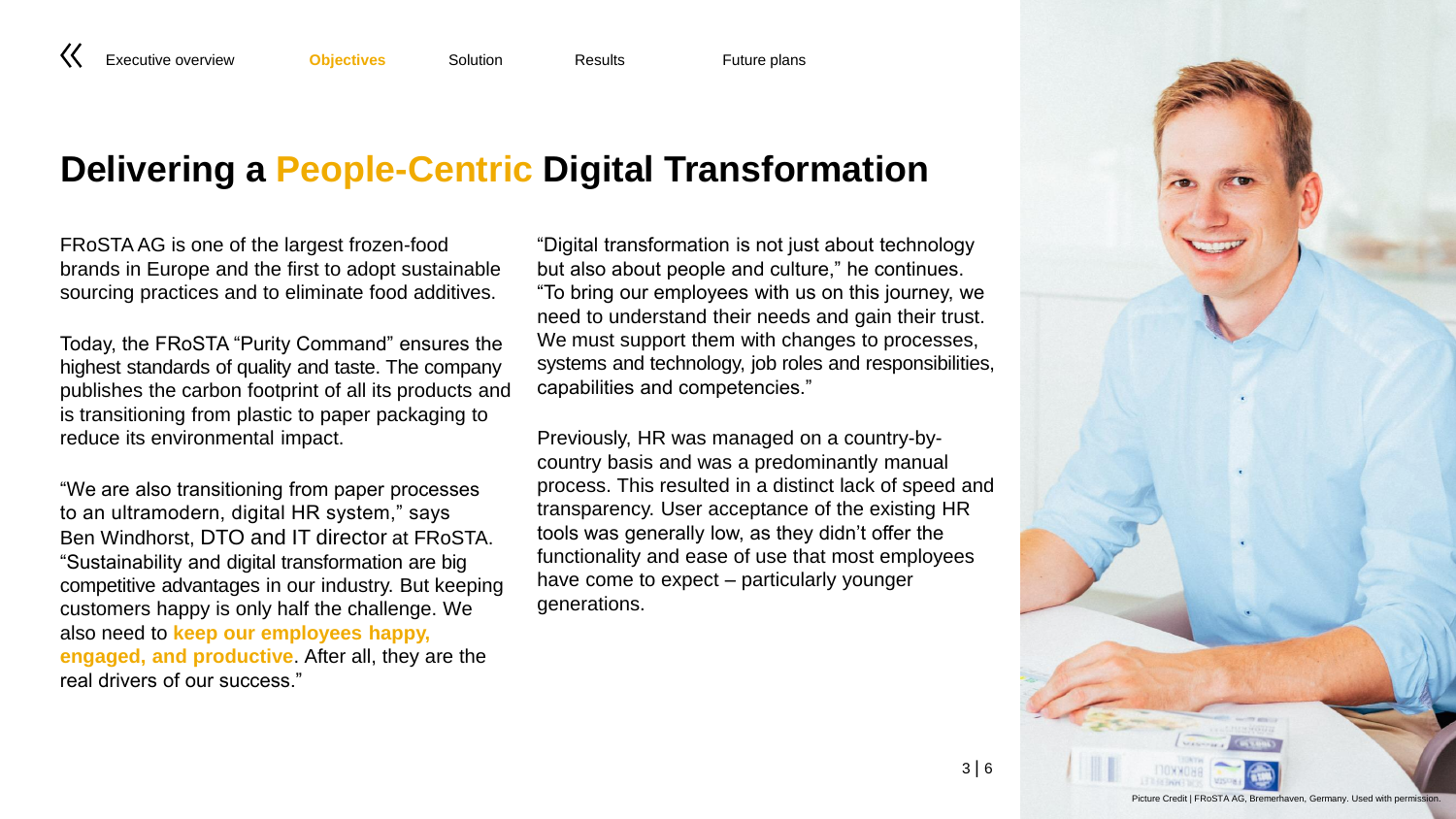### <span id="page-3-0"></span>[Executive overview](#page-1-0) [Objectives](#page-2-0) **[Solution](#page-3-0)** [Results](#page-4-0) [Future plans](#page-5-0)

## **Partnering with the Best to Enable an Intelligent Enterprise**

FRoSTA selected SAP® technology to underpin its digital transformation, including SAP S/4HANA®, SAP Cloud Platform, and SAP SuccessFactors® solutions.

"What initially attracted us to the SAP SuccessFactors portfolio was that it is made up of **scalable, cloudbased solutions** that we could integrate into our core on-premise ERP system," recalls Windhorst. "We were also impressed by the depth and breadth of functionality across the employee lifecycle."

FRoSTA engaged SAP gold partner Pentos AG for the implementation and to replace its existing on-premise SAP ERP application with the SAP SuccessFactors Employee Central solution.

Integrated with SAP S/4HANA through SAP Cloud Platform, as well as FRoSTA's Microsoft Azure environment, SAP SuccessFactors Employee Central serves as a central repository for employee data.

FRoSTA's new company-wide HR system also incorporates the SAP SuccessFactors Recruiting, SAP SuccessFactors Performance & Goals, and SAP SuccessFactors Learning solutions.

Thanks to comprehensive expert support and the LaunchNOW! offering from Pentos, which features tried-and-tested best practices and integrated processes, FRoSTA was able to complete the implementation in record time.





Frozen-food company to adopt sustainable sourcing



|∕

Food additives used in FRoSTA's product range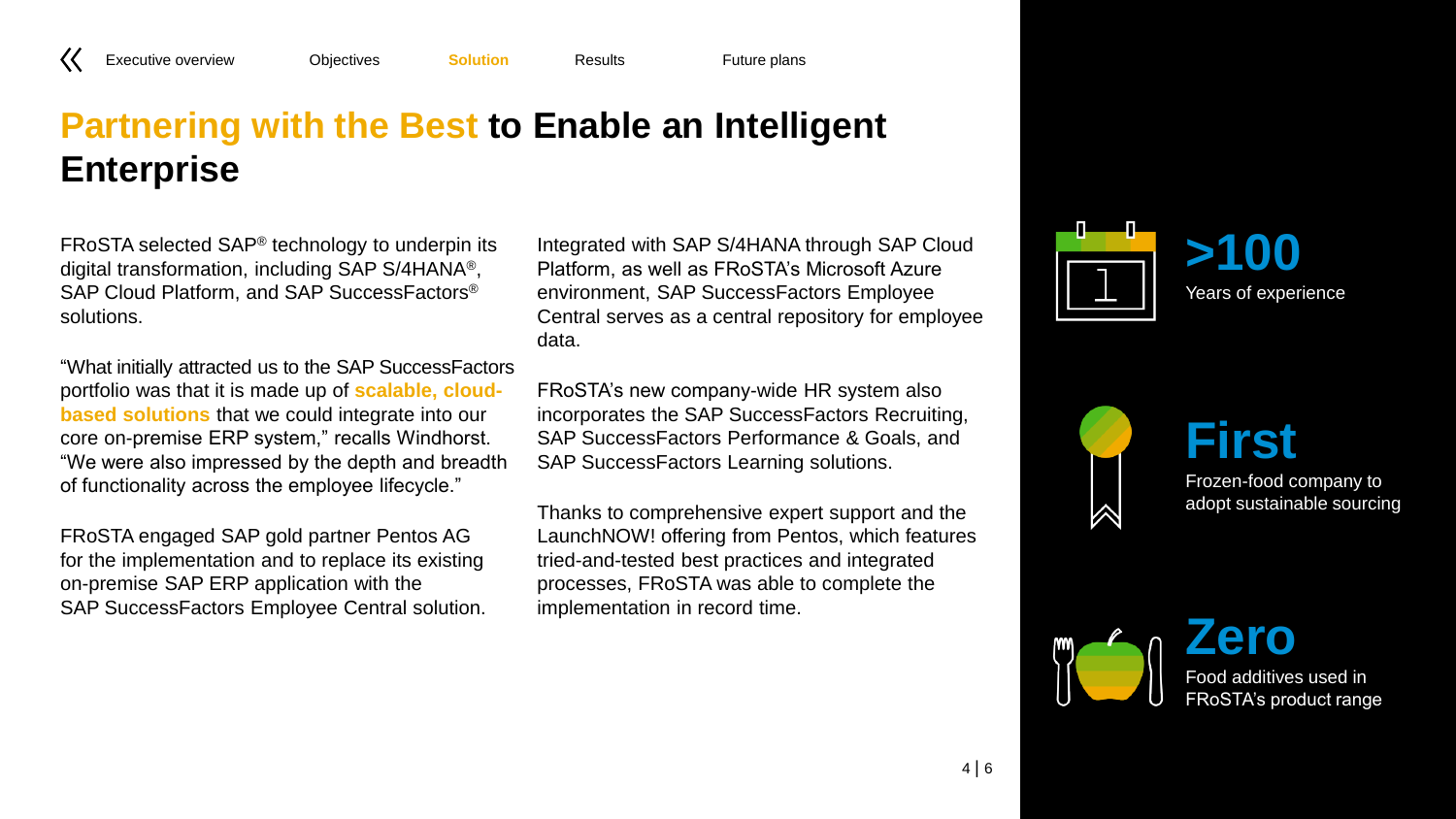## <span id="page-4-0"></span>**Engaging Employees in Change**

Implementing the SAP SuccessFactors portfolio marks the beginning of a new era of digital HR.

Both white- and blue-collar workers now have real-time access to HR services. Windhorst says, "The SAP SuccessFactors Mobile app has proven very popular. Everybody loves the convenience of **having HR in their pocket**."

Data quality was an issue in the past. But with SAP SuccessFactors Employee Central, managers have the very latest data at their fingertips and can generate reports at the touch of a button. The speed, agility, and efficiency of HR has increased significantly as a result.

By digitalizing processes, FRoSTA also successfully increased transparency of HR. For example, managers can now follow the recruitment process and work hand in hand with HR. This has reduced the time taken to recruit new people by 30%.

With the SAP SuccessFactors Learning solution, FRoSTA **offers engaging digital training material** in a matter of hours, not weeks. Managers can also accurately track course completion for legal and compliance purposes.

Employees also use the SAP SuccessFactors Learning solution to complete training on how to operate production machinery. Videos showing how machines should be used safely are uploaded to the system, and employees can watch these videos at their convenience, enabling them to complete their training at a time that suits them.

What's more, employees can access training material through the SAP SuccessFactors Mobile app and thus extend their skills and knowledge regardless of time and place.



# **4 months**

To implement SAP SuccessFactors solutions at nine sites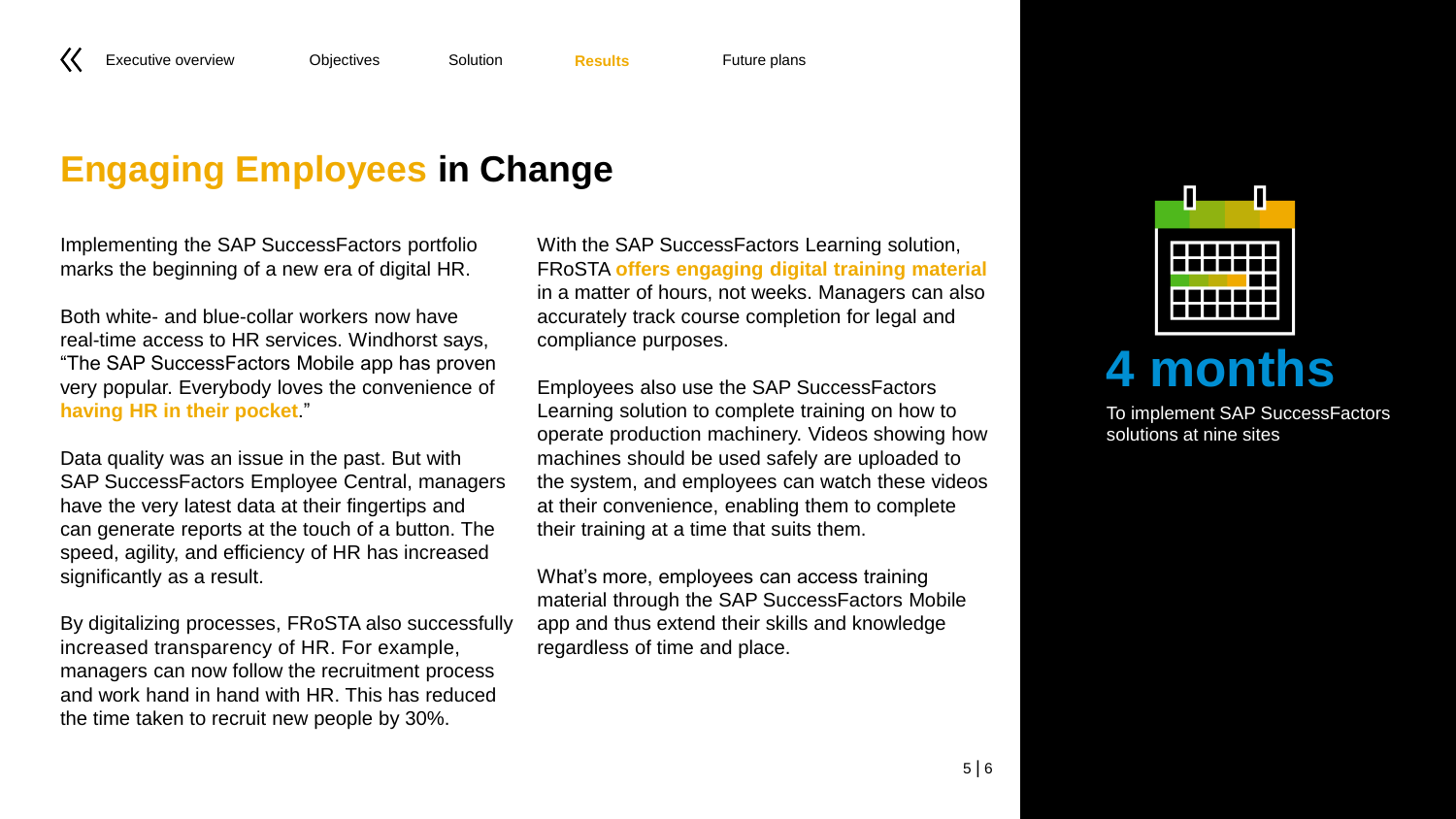## <span id="page-5-0"></span>**Enabling a Bright Future**

With SAP SuccessFactors solutions, FRoSTA has **transformed HR** from a manual administrative function into a cornerstone of the company's digital transformation program.

The company is also planning to correlate employee data from SAP SuccessFactors solutions with operational data to generate new insights. For example, FRoSTA will blend data on employee absence with the output of certain production machinery to determine if there is any correlation between employee absence and overall production line performance.

"We are **implementing changes sustainably** to give employees the chance to adapt to the new technology and a new way of working," explains Windhorst. "This is how we will bring them with us on our digital transformation journey."

"Employees are very enthusiastic about the new HR system, recognizing the value it brings, how it makes their lives easier, and how it supports our transition into a modern, intelligent enterprise," Windhorst concludes. "Our employees are proud to work for a company that not only is sustainable but also uses the **latest and greatest technology**."

"SAP SuccessFactors solutions have completely **changed the way that we engage with our employees**, giving them greater flexibility and freedom." Ben Windhorst, DTO & IT Director, FRoSTA AG



6 | 6